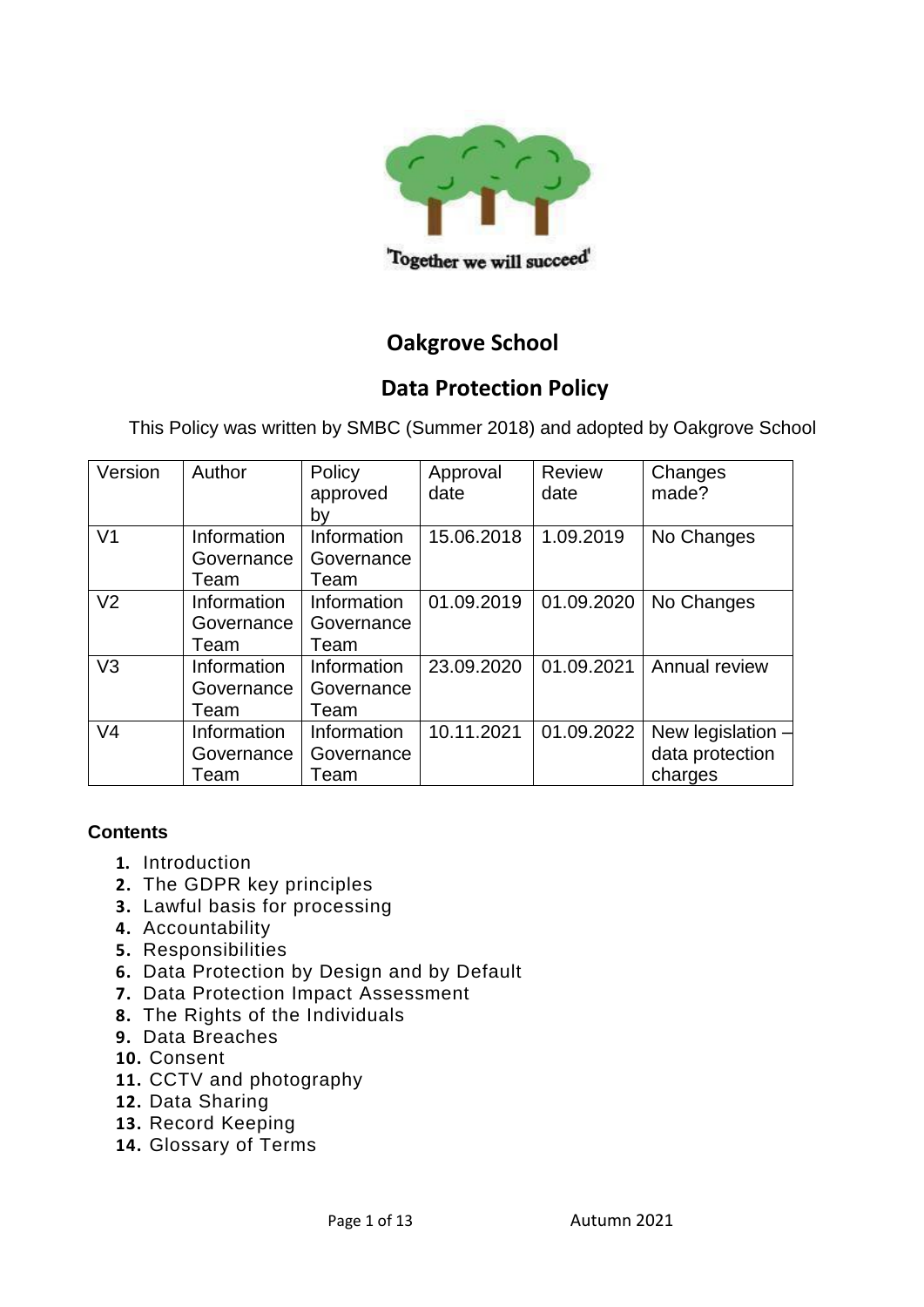#### **1. Introduction**

Oakgrove School takes its responsibilities with regard to the requirements of the General Data Protection Regulation EU 2016 (GDPR) and the Data Protection Act 2018 (DPA) seriously. This policy sets out how the school manages those responsibilities.

Oakgrove School is committed to data protection by design and regards the lawful and appropriate processing of personal and special category data as an integral part of its purpose.

This policy sets out the accountability and responsibilities of the School, its staff and its students to comply fully with the provisions of GDPR and DPA.

Oakgrove School holds and processes personal data about individuals such as employees, students and others, defined as 'data subjects'. Such data must only be processed in accordance with GDPR and the DPA.

This policy therefore seeks to ensure that we:

- 1. Protect personal data and the rights and freedoms of the data subject
- 2. Are clear about how personal data must be processed and the Schools expectations for all those who process personal data on its behalf;
- 3. Comply with the data protection laws, guidance and good practice;
- 4. Protect the Schools reputation by ensuring the personal data entrusted to us is processed in accordance with data subjects' rights;
- 5. Protect the School from risks of personal data breaches and other breaches of data protection law.

This policy applies to all personal data the school processes regardless of the location where that personal data is stored (e.g. on an employee's own device) and regardless of the data subject. All staff and others processing personal data on the Schools behalf must read it. A failure to comply with this policy may result in disciplinary action.

The School has appointed a Data Protection Officer (DPO) to monitor and advise on compliance with GDPR and the DPA.

The Data Protection (Charges and Information) Regulations 2018 requires every data controller (i.e. organisation) in the UK to pay a fee to the Information Commissioner's Office (ICO). The school's registration number is Z6109850.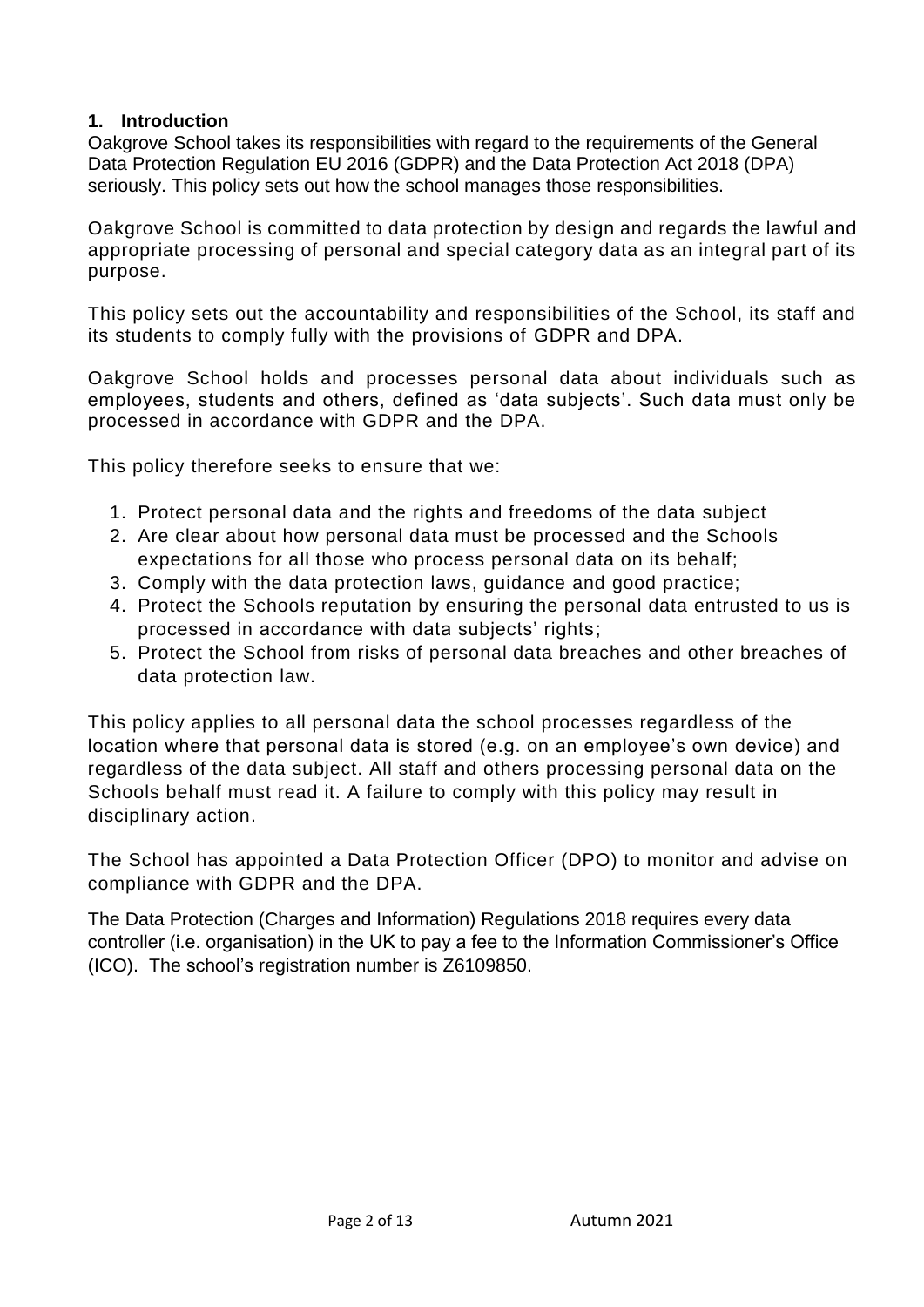### <span id="page-2-0"></span>**2. GDPR sets out key principles for processing data**

When processing personal data, all staff should be guided by the principles laid out below. The school (The Controller) must be able to demonstrate compliance with these principles;

Personal data must be:

- 1. Processed **lawfully**, **fairly** and in a **transparent** manner in relation to individuals.
- 2. **Purpose limitation** collected for specified, explicit and legitimate purposes and not further processed in a manner that is incompatible with those purposes; further processing for archiving purposes in the public interest, scientific or historical research purposes or statistical purposes shall not be considered to be incompatible with the initial purposes
- 3. **Data minimisation**  adequate, relevant and limited to what is necessary in relation to the purposes for which they are processed
- 4. **Accuracy** accurate and, where necessary, kept up to date; every reasonable step must be taken to ensure that personal data that are inaccurate, having regard to the purposes for which they are processed, are erased or rectified without delay
- 5. **Storage limitation -** kept in a form which permits identification of data subjects for no longer than is necessary for the purposes for which the personal data are processed; personal data may be stored for longer periods insofar as the personal data will be processed solely for archiving purposes in the public interest, scientific or historical research purposes or statistical purposes subject to implementation of the appropriate technical and organisational measures required by GDPR in order to safeguard the rights and freedoms of individuals
- 6. **Integrity and confidentiality (security) -** processed in a manner that ensures appropriate security of the personal data, including protection against unauthorised or unlawful processing and against accidental loss, destruction or damage, using appropriate technical or organisational measures

The controller shall be accountable for and be able to demonstrate compliance with the above principles.

# <span id="page-2-1"></span>**3. The lawful basis for processing**

The first principle, as referred to above requires that you process all personal data lawfully, fairly and in a transparent manner. Processing is only lawful if you have a lawful basis under Article 6. And to comply with the accountability principle in Article 5(2), you must be able to demonstrate that a lawful basis applies.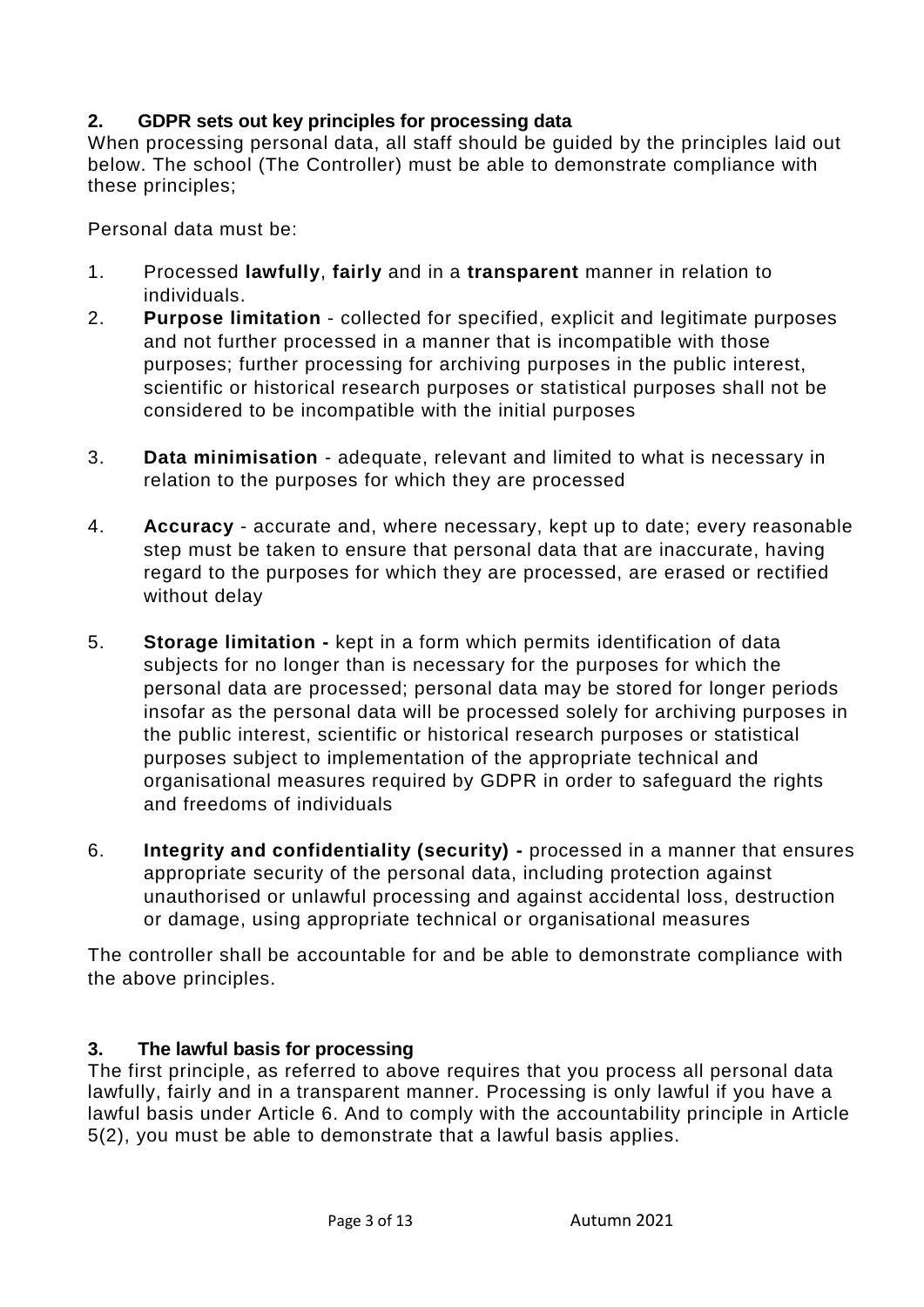If no lawful basis applies to your processing, your processing will be unlawful and in breach of the first principle. Individuals also have the right to erase personal data which has been processed unlawfully.

The individual's right to be informed under Article 13 and 14 requires Oakgrove School to provide people with information about our lawful basis for processing. This means we need to include these details in our privacy notice.

- 1. **Consent**: the individual has given clear consent for the school to process their personal data for a specific purpose.
- 2. **Contract**: the processing is necessary for a contract the school has with the individual, or because they have asked us to take specific steps before entering into a contract.
- 3. **Legal obligation**: the processing is necessary for us to comply with the law (not including contractual obligations).
- 4. **Vital interests**: the processing is necessary to protect someone's life.
- 5. **Public task**: the processing is necessary for us to perform a task in the public interest or for our official functions, and the task or function has a clear basis in law.
- 6. **Legitimate interests**: the processing is necessary for your legitimate interests or the legitimate interests of a third party unless there is a good reason to protect the individual's personal data which overrides those legitimate interests. (This cannot apply if you are a public authority processing data to perform your official tasks.)

### **4. Accountability**

The School must implement and evidence appropriate technical and organisational measures in an effective manner to ensure compliance with data protection principles.

We must therefore apply adequate resources and controls to ensure and to document GDPR compliance including:

1. Appointing a suitably qualified DPO;

2. Implementing Privacy by Design when processing personal data and completing a Data Protection Impact Assessment (DPIA) where processing presents a high risk to the privacy of data subjects (further information may be found below);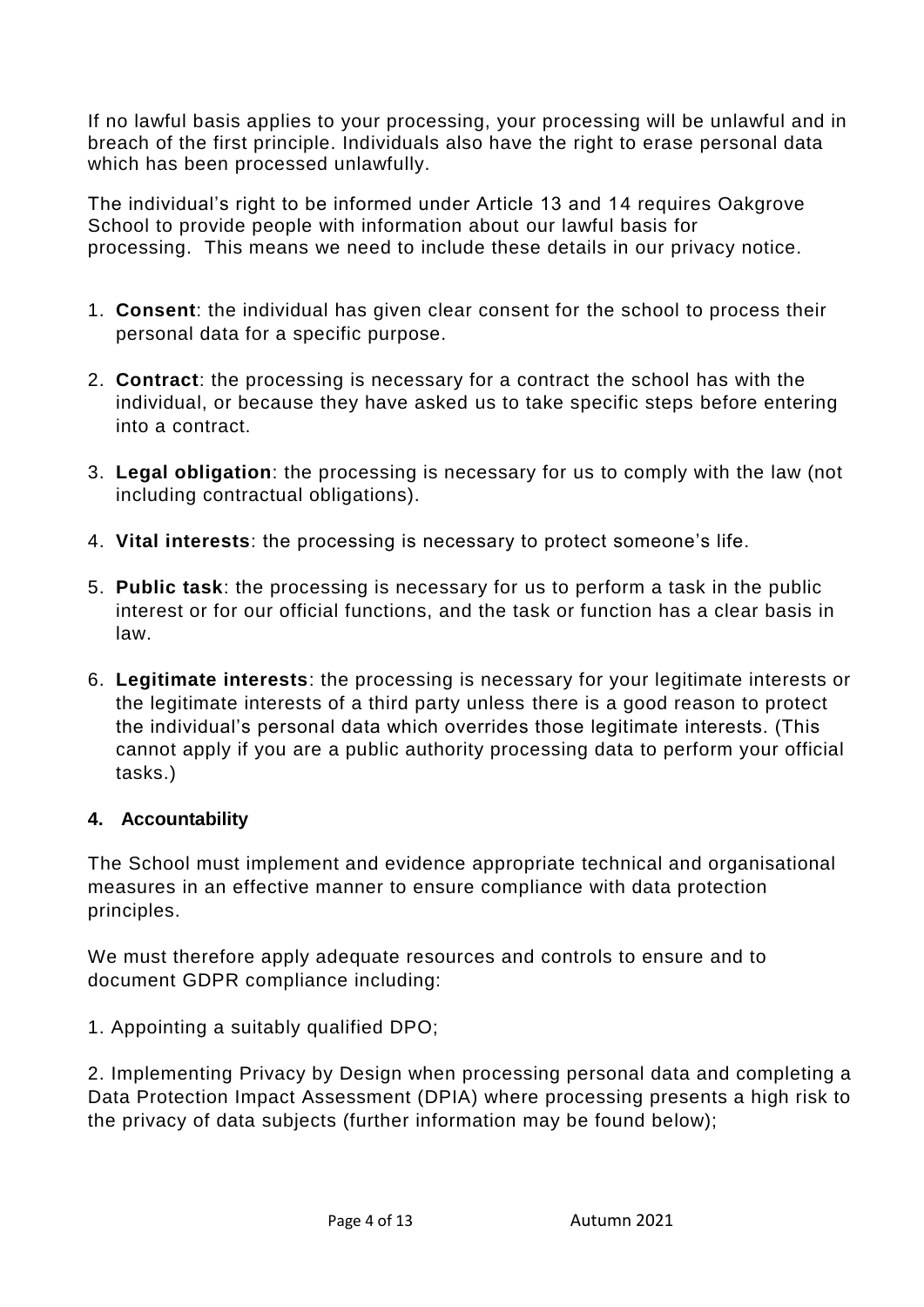3. Integrating data protection into our policies and procedures, in the way personal data is handled by us and by producing required documentation such as Privacy Notices, Records of Processing and records of Personal Data Breaches;

4. Training staff on compliance with Data Protection and keeping a record accordingly; and

5. Regularly testing the privacy measures implemented and conducting periodic reviews and audits to assess compliance, including using results of testing to demonstrate compliance improvement effort.

### **5. Responsibilities**

# **1. School responsibilities**

The School, as data controller is responsible for establishing policies and procedures in order to comply with data protection.

# **2. Data Protection Officer responsibilities**

The DPO is responsible for:

(a) Advising the School and its staff of its obligations under GDPR;

(b) Monitoring compliance with the GDPR and other relevant data protection law, the Schools policies with respect to this, and monitoring training and audit activities related to GDPR compliance;

(c) To provide advice where requested on data protection impact assessments;

(d) To cooperate with and act as the contact point for the ICO;

(e) the data protection officer shall in the performance of his or her tasks have due regard to the risk associated with processing operations, taking into account the nature, scope, context and purposes of processing.

# **3. Staff responsibilities**

Staff members who process personal data about students, staff, applicants or any other individual must comply with the requirements of this policy. Staff members must ensure that:

- a) All personal data is kept securely;
- b) No personal data is disclosed either verbally or in writing, accidentally or otherwise, to any unauthorised third party;
- c) Personal data is kept in accordance with the Schools retention schedule [T:\GDPR\Records Retention -](file://///OAK-SR-1.oakgrove.internal/RMStaff/GDPR/Records%20Retention%20-%20Schools%202017%20Final.pdf) Schools 2017 Final.pdf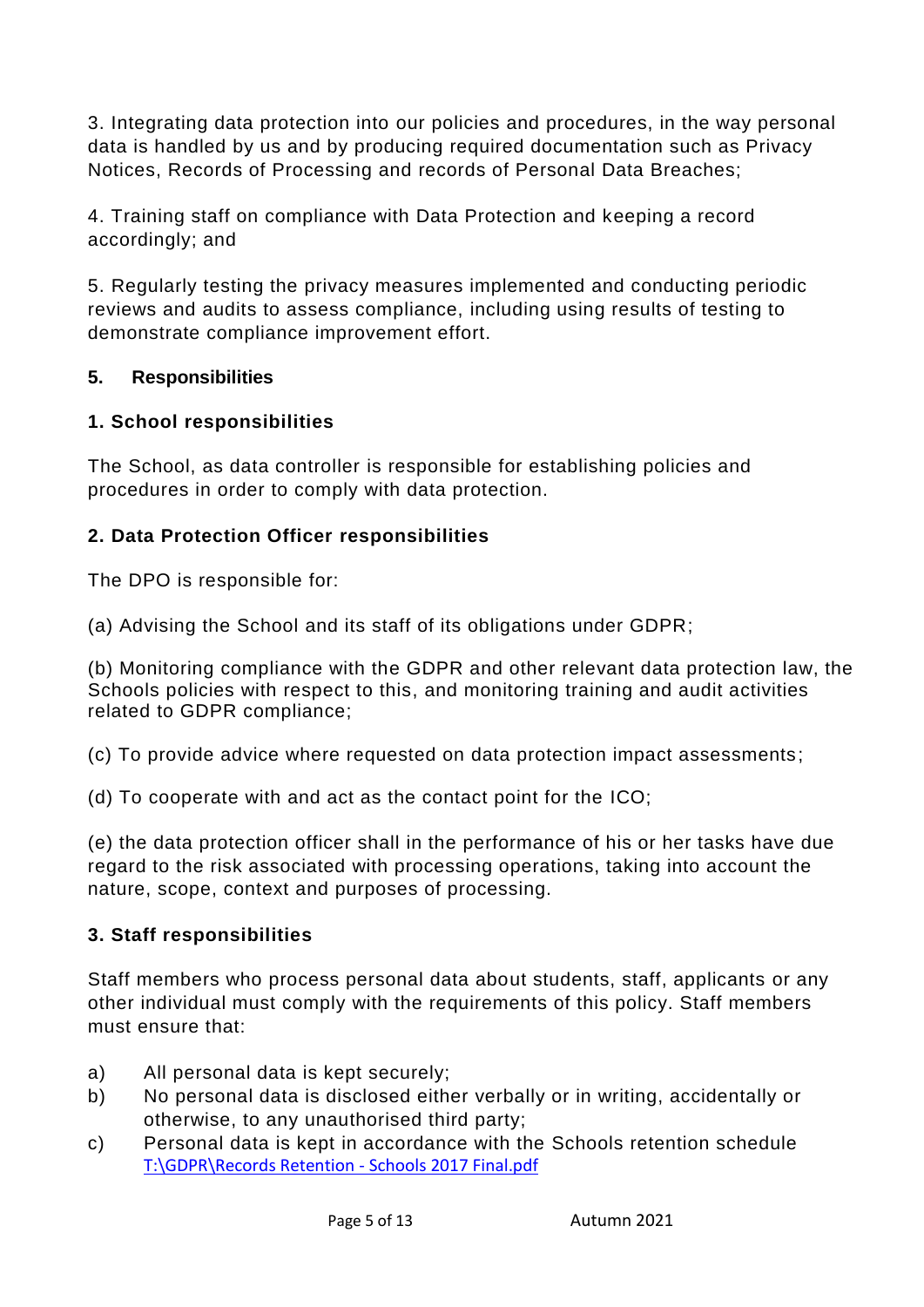- d) Any queries regarding data protection, including subject access requests and complaints, are promptly directed to the Information Governance Team;
- e) Any data protection breaches are swiftly brought to the attention of Senior Managers and in turn the Information Governance team;
- f) Complete the mandatory annual data protection training;

If staff are unsure about who are the authorised third parties to whom they can legitimately disclose personal data should seek advice from the Business Manager and Senior Leadership Team.

### **4. Third-Party Data Processors**

Where external companies are used to process personal data on behalf of the School, responsibility for the security and appropriate use of that data remains with the School.

Where a third-party data processor is used:

(a) A data processor must be chosen which provides sufficient guarantees about its security measures to protect the processing of personal data;

(b) Reasonable steps must be taken that such security measures are in place;

(c) A data processing agreement/written contract laying out exactly what the school expects of the third party must be signed by both parties.

### **5. Contractors, Short-Term and Voluntary Staff**

The School is responsible for the use made of personal data by anyone working on its behalf. Managers who employ contractors, short term or voluntary staff must ensure that they are appropriately vetted for the data they will be processing. In addition managers should ensure that:

(a) Personal data collected or processed in the course of work undertaken for the School is kept secure and confidential;

(b) Personal data is returned to the School on completion of the work, including any copies that may have been made. Alternatively it is securely destroyed and the School receives notification this has taken place

(c) The School is made aware of any disclosures of personal data to any other organisation or person who is not a direct employee of the contractor;

(d) Personal data is neither stored nor processed outside the UK unless written consent to do so has been received from the School;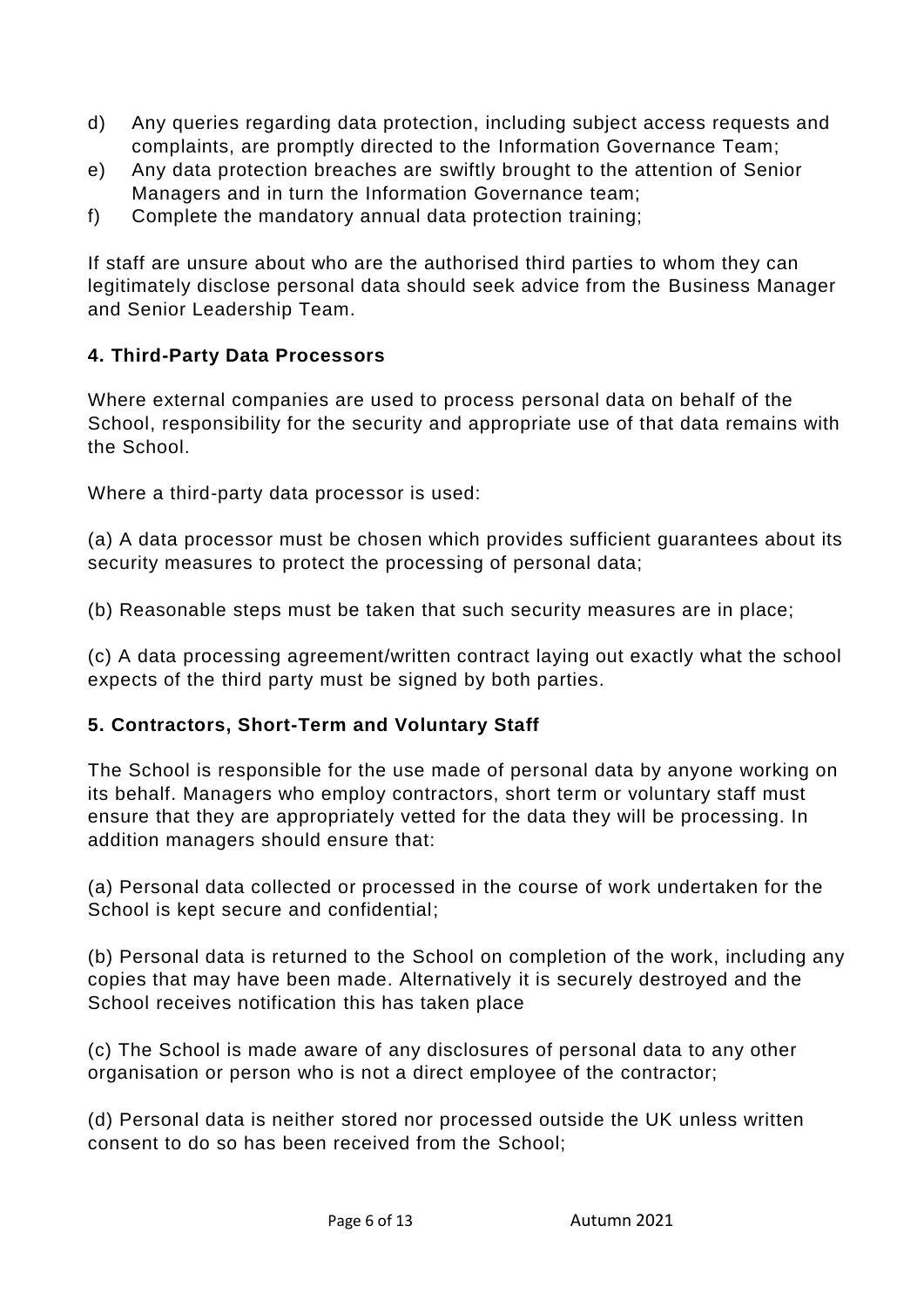(e) All practical and reasonable steps are taken to ensure that contractors, short term or voluntary staff do not have access to any personal data beyond what is essential for the work to be carried out properly.

### <span id="page-6-0"></span>**6. Data protection by design and default**

Under GDPR, the School has an obligation to consider the impact on data privacy during all processing activities. There is an obligation to consider the volume of personal data collected, the extent of the processing, the period of storage and the accessibility of the personal data. In particular, by default, personal data should not be available to an indefinite number of persons.

This includes implementing appropriate technical and organisational measures to minimise the potential negative impact processing can have on the data subjects' privacy.

Senior managers are responsible for ensuring there is a privacy culture within the school, ensuring policies and procedures are developed with Data Protection in mind.

Data protection by design requires you to ensure that you consider privacy and data protection issues at the design phase of any system, service, product or process.

Data protection by default ensures you only process data that is necessary to achieve your specific purpose. It links to the fundamental data protection principles of [data minimization](https://ico.org.uk/for-organisations/guide-to-the-general-data-protection-regulation-gdpr/principles/data-minimisation/) and [purpose limitation.](https://ico.org.uk/for-organisations/guide-to-the-general-data-protection-regulation-gdpr/principles/purpose-limitation/)

### <span id="page-6-1"></span>**7. Data Protection Impact Assessment**

When considering new processing activities or setting up new procedures or systems that involve personal data, privacy issues must always be considered at the earliest stage and a Data Protection Impact Assessment (DPIA) must be conducted.

The DPIA is a mechanism for identifying and examining the impact of new initiatives and putting in place measures to minimise or reduce risks during the design stages of a process and throughout the lifecycle of the initiative. This will ensure that privacy and data protection requirements are not an after-thought.

You should conduct a DPIA (and discuss your findings with the DPO) in the following circumstances:

1. The use of new technologies (programs, systems or processes), or changing technologies (programs, systems or processes);

2. Automated processing including profiling;

- 3. Large scale processing of sensitive (special category) data; and
- 4. Large scale, systematic monitoring of a publicly accessible area.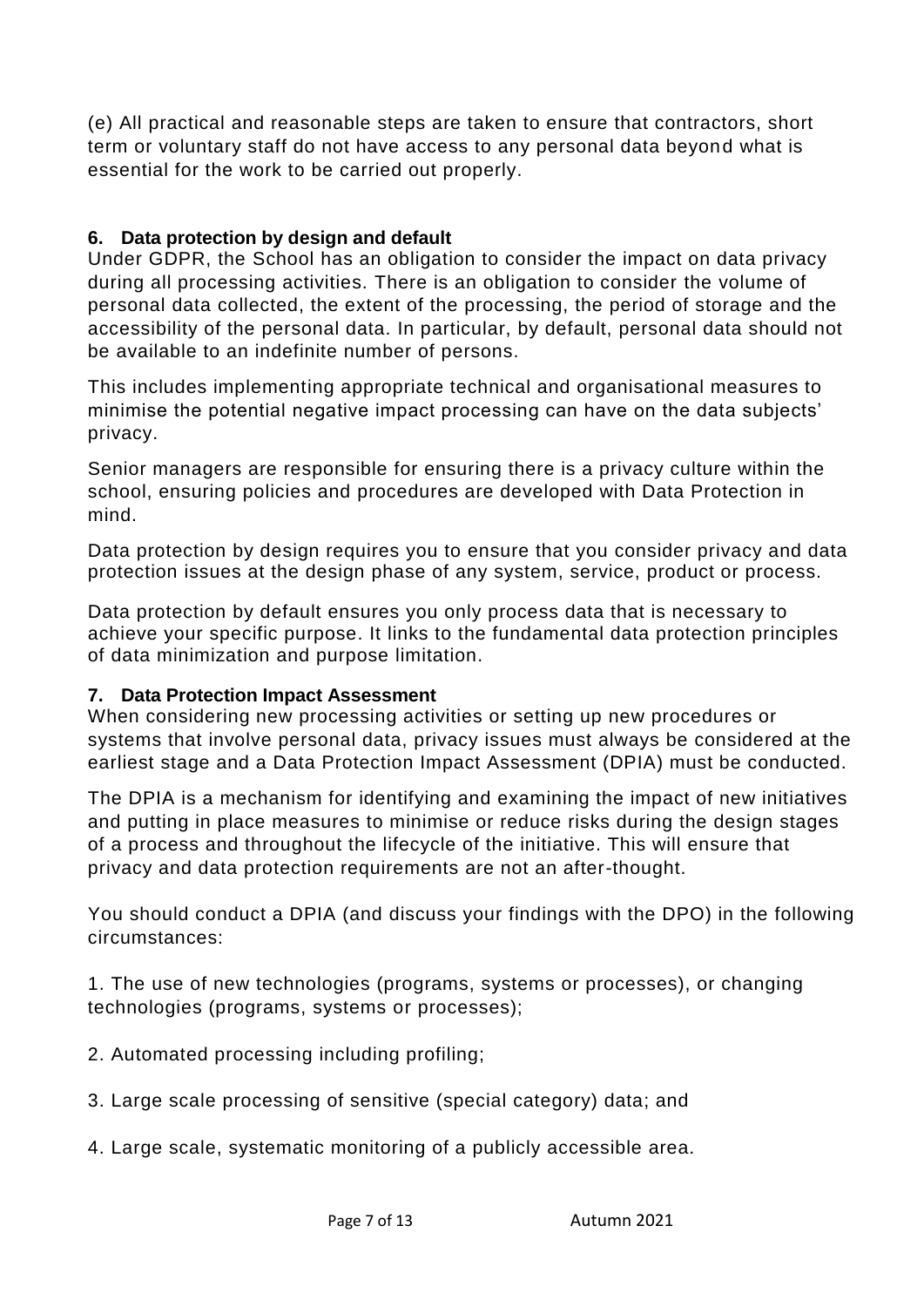DPIA templates are provided by the Information Governance team and included the following; a description of the processing, its purposes and the Data Controller's legitimate interests if appropriate; an assessment of the necessity and proportionality of the processing in relation to its purpose; an assessment of the risk to individuals; the mitigating measures in place and how we demonstrate compliance.

# <span id="page-7-0"></span>**8. Rights of the data subject**

GDPR was designed to strengthen the privacy rights of individuals. It offers more control to the data subject over what happens to their personal data, this has been expressed in GDPR under the following eight rights:

# **The Right to be informed**

The right to be informed covers some of the key transparency requirements of GDPR, namely the first principle which promotes fair and transparent processing of personal data. Essentially, it' is about being as clear and concise as possible with the data subject and informing them how and why their information is being used.

Data subjects have the right to receive a copy of their personal data which is held by the School. In addition, an individual is entitled to receive further information about the Schools processing of their personal data as follows:

- 1. The purposes
- 2. The categories of personal data being processed
- 3. recipients/categories of recipient
- 4. Retention periods
- 5. Information about their rights
- 6. The right to complain to the ICO

7. Details of the relevant safeguards where personal data is transferred outside the EEA

8. Any third-party source of the personal data

# **The Right of Access**

The right of access, commonly referred to as subject access, essentially gives individuals the right to obtain a copy of all their personal information. It helps individuals to understand how and why you are using their data, and also to check you are doing so lawfully.

# **The Right to Rectification**

Page 8 of 13 Autumn 2021 The right to rectification allows an individual to have any inaccurate information rectified. An individual may also be able to have incomplete personal data completed, although this depends on the purposes for the processing. This is closely linked to the 'Accuracy' principle of GDPR, however, although steps may have been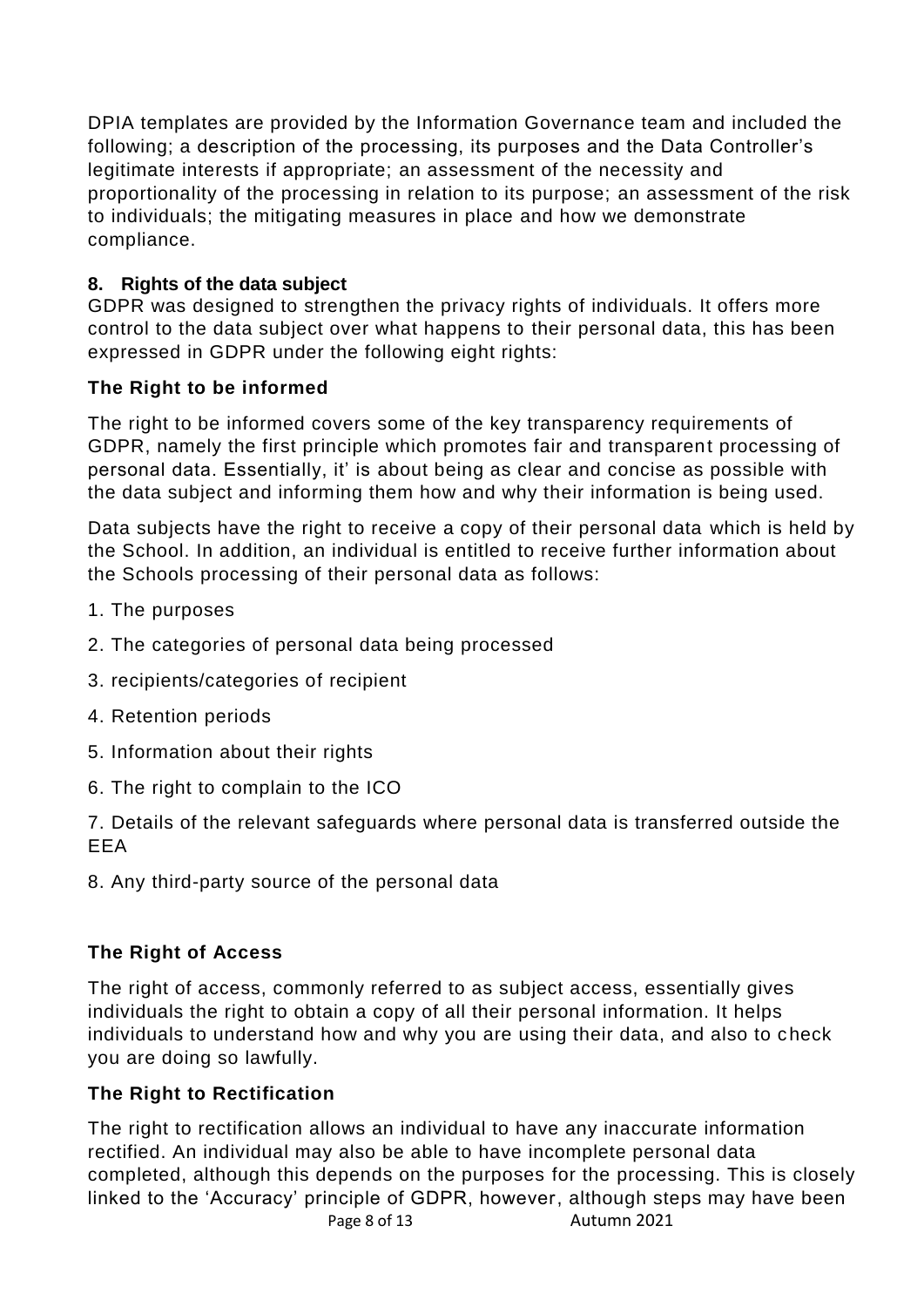taken to ensure that personal data was accurate when you obtained it, this right requires reconsideration of the accuracy upon request.

# **The Right to Erasure**

The right to erasure, commonly referred to as, 'the right to be forgotten', gives individuals the right to have their personal data erased. However, this is not an absolute right and only applies in certain circumstances. A few examples of instances where it could apply would be:

- I. If the personal data is no longer necessary for the purpose for which it was originally collected;
- II. If 'consent' is the lawful basis for holding the data, and the individual withdraws their consent; and
- III. You have processed the personal data unlawfully.

# **The Right to Restrict Processing**

This right allows an individual to restrict the processing of their data. This means they can limit the way an organisation uses their data, and can be thought of as an alternative to requesting the erasure. Similarly, this can only be applied in certain circumstances such as:

- I. When the individual contests the accuracy of their personal data and you are in the process of verifying this accuracy;
- II. The data has been processed unlawfully, and instead of erasure, the individual request restriction instead; and
- III. You no longer need the personal data, but the individual requests you keep it in order to establish, exercise or defend a legal claim.

# **The Right to Data Portability**

The right to data portability gives individuals the right to have any data they have provided to a controller to be moved between data controllers. This right only applies when the lawful basis for processing the information is either consent or for the performance of a contract. It also only applies to processing carried out digitally (i.e. this excludes paper files). The definition of 'provided to a controller' doesn't just mean direct information given to the controller, it can also mean personal data resulting from observation of an individual's activities.

This may include:

- I. History of website usage or search activities;
- II. Traffic and location data; or
- III. 'Raw' data processed by connected objects such as smart meters and wearable devices.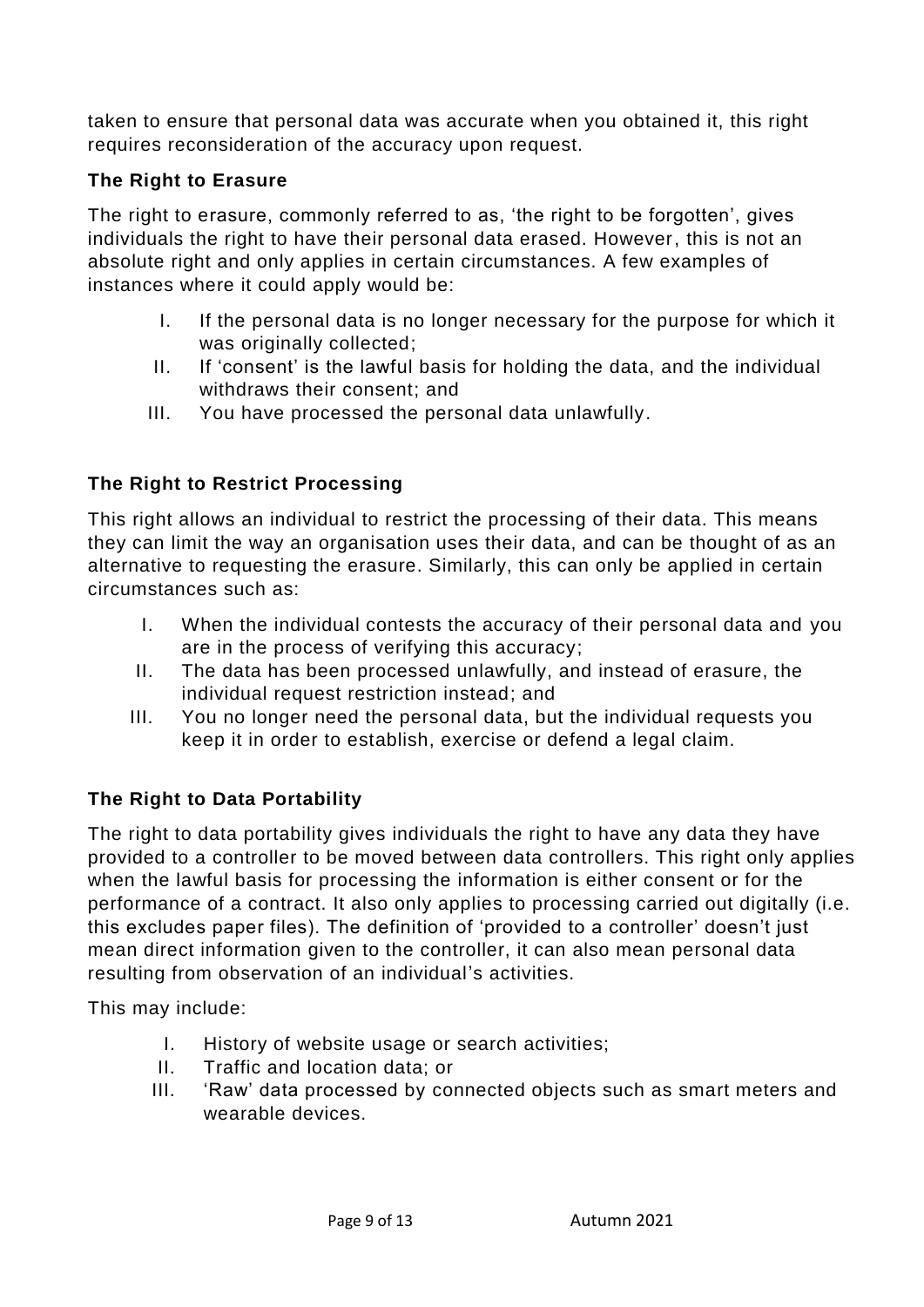# **The Right to Object**

This gives individuals the right to object to the processing of their personal data, effectively asking the organisation to stop processing it. Again, this can only be used in certain circumstances and depends on the purposes and lawful basis used for processing.

An example of when this right can be applied is when:

Personal data is being used for direct marketing purposes and the individual wishes to object to this.

However, this right isn't absolute and will need to be carefully weighed up between the organisations' justification for processing the information, and the rights and freedoms of the individual.

### **The Rights to Automated Decision Making**

GDPR has provisions on decisions which are made solely by automated means without any human involvement, and profiling (automated processing of data to evaluate certain things about an individual).

Examples of this would be:

- I. An online decision to award a loan.
- II. Or a recruitment aptitude test which uses pre-programmed algorithms and criteria.

GDPR restricts you from making solely automated decisions, included those based on profiling, that have a legal or similarly significant effect on an individual. The type of effect isn't specifically defined in GDPR however the decision must have a serious negative impact on an individual to be under the remit of this provision.

Oakgrove School has an individual Data Subject Rights policy – more information can be found here.

### <span id="page-9-0"></span>**9. Data Protection Breaches**

Oakgrove School is responsible for ensuring appropriate and proportionate security for the personal data that it holds. This includes protecting the data against unauthorised or unlawful processing and against accidental loss, destruction or damage of the data. The School is required to make every effort to avoid data protection incidents, however, it is possible that mistakes will occur on occasions. Examples of personal data incidents might occur through:

- Loss or theft of data or equipment
- Ineffective access controls allowing unauthorised use
- Equipment failure
- Unauthorised disclosure (e.g. email sent to the incorrect recipient)
- Human error
- Hacking attack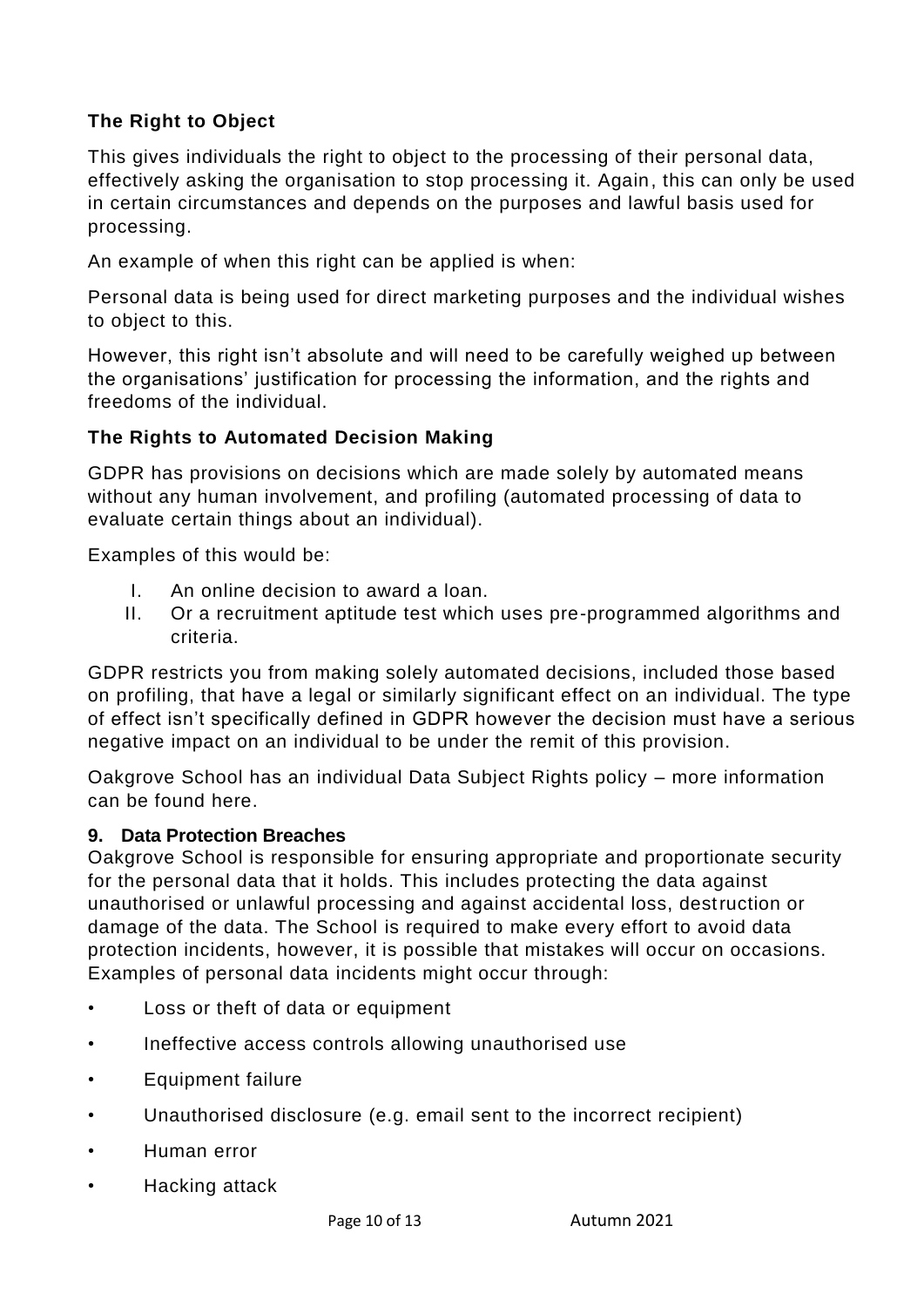Any suspected data protection incident must be brought to the attention of the Schools Information Governance Team who will investigate and decide if the incident constitutes a data protection breach.

If a reportable data protection breach occurs, the school is required to notify the ICO as soon as possible, and no later than 72 hours after becoming aware of it. Any member of the school who encounters something they believe may be a data protection incident must report it immediately.

### <span id="page-10-0"></span>**10. Consent**

GDPR sets a high standard for consent. Consent means offering individuals real choice and control. Genuine consent should put individuals in charge, build trust and engagement between the school, parents and pupils.

GDPR is clear that an indication of consent must be unambiguous and involve a clear affirmative action (an opt-in). It specifically bans pre-ticked opt-in boxes. It also requires distinct ('granular') consent options for distinct processing operations. Consent should be separate from other terms and conditions and should not generally be a precondition of signing up to a service.

Oakgrove School will keep clear records to demonstrate where consent has been given.

### <span id="page-10-1"></span>**11. CCTV and photography**

Oakgrove School understands that recording images of identifiable individuals is processing personal information, and must be done in line with data protection principles.

The school notifies all pupils, staff and visitors of the purpose for collecting CCTV images via the Privacy Notice.

All CCTV footage will be kept for security purposes.

If the school wishes to use images/video footage of pupils in a publication, such as the school website, prospectus, or recordings of school plays, written consent will be sought for the particular usage from the parent or guardian of the pupil.

For more information regarding how we use CCTV please visit our website and view our CCTV Policy.

Images captured by individuals for their domestic purposes, and videos made by parents for family use, fall outside the scope of GDPR.

# <span id="page-10-2"></span>**12. Data sharing**

Some bodies have a statutory power to obtain information such as regulatory bodies Health & Care Professions Council, the Nursing and Midwifery Council, Government agencies such as the Child Support Agency. You should seek confirmation of any such power before disclosing personal data in response to a request.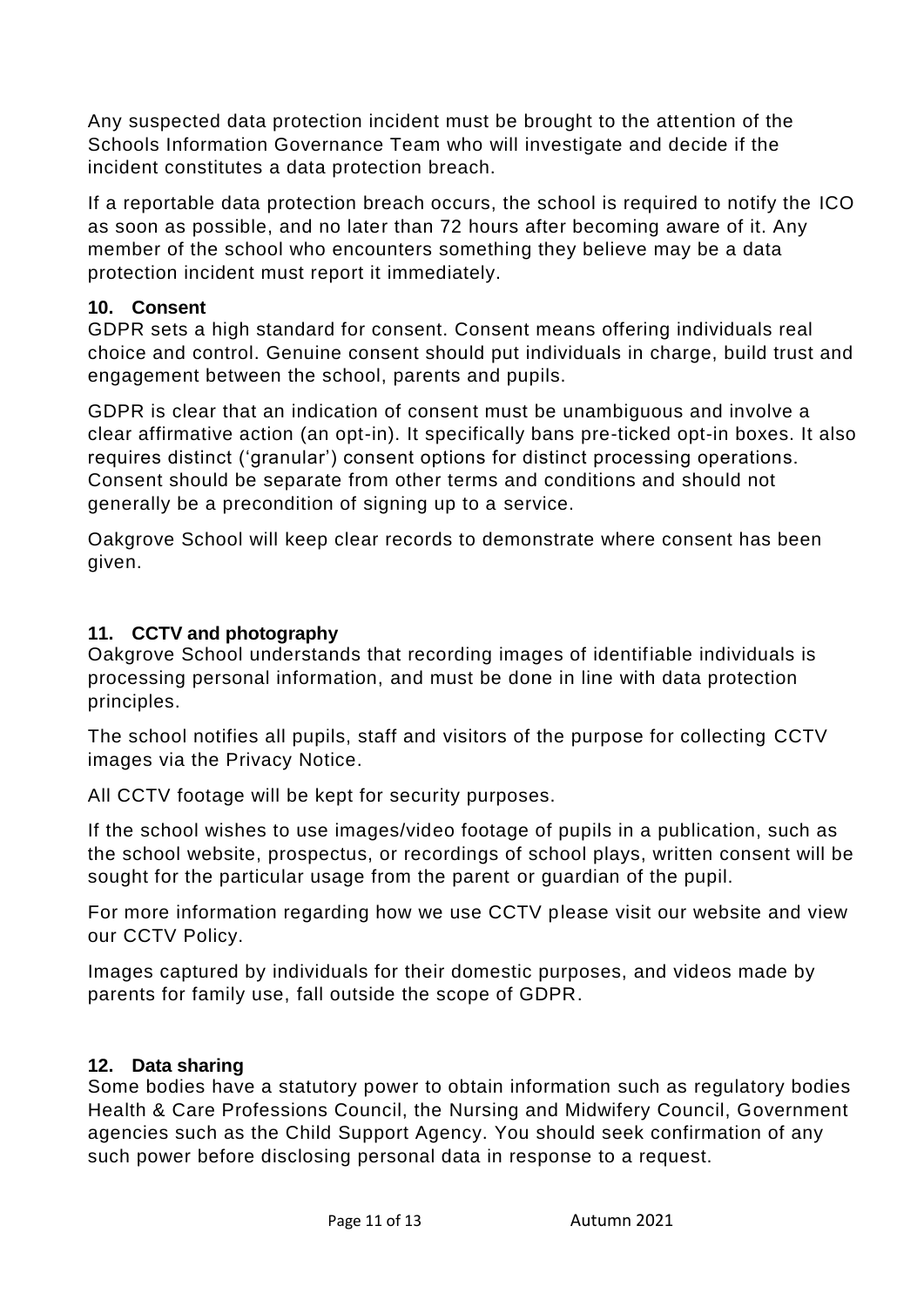If the Police do not have a warrant they have no automatic right of access to records of personal data, though voluntary disclosure may be permitted for the purposes of preventing/detecting crime or for apprehending offenders. You should seek written assurances from the police to this effect.

When personal data is transferred externally, a legal basis must be determined and a data sharing agreement between the school and the third party must be signed, unless disclosure is required by law, such as certain requests from the Department for Education or the third party requires the data for law enforcement purposes.

When personal data is transferred internally, the recipient must only process the data in a manner consistent with the original purpose for which the data was collected. If personal data is shared internally for a new and different purpose, a new privacy notice will need to be provided to the students.

### <span id="page-11-0"></span>**13. Record Keeping**

The School is required to keep full and accurate records of all our data processing activities. We must keep and maintain accurate records reflecting our processing, including records of data subjects' consents and procedures for obtaining consents, where consent is the legal basis of processing.

These records should include, at a minimum, the name and contact details of the School as Data Controller and the DPO, clear descriptions of the personal data types, data subject types, processing activities, processing purposes, third-party recipients of the personal data, personal data storage locations, personal data transfers, the personal data's retention period and a description of the security measures in place. For our school this is captured within the Record of Processing Activity (RoPA).

Records of personal data breaches must also be kept, setting out:

- 1. The facts surrounding the breach
- 2. Its effects; and
- 3. The remedial action taken

Whilst record keeping is important, we must ensure that records are not kept for longer than necessary, they are retained and processed in line with the retention schedule and are securely destroyed once no longer needed.